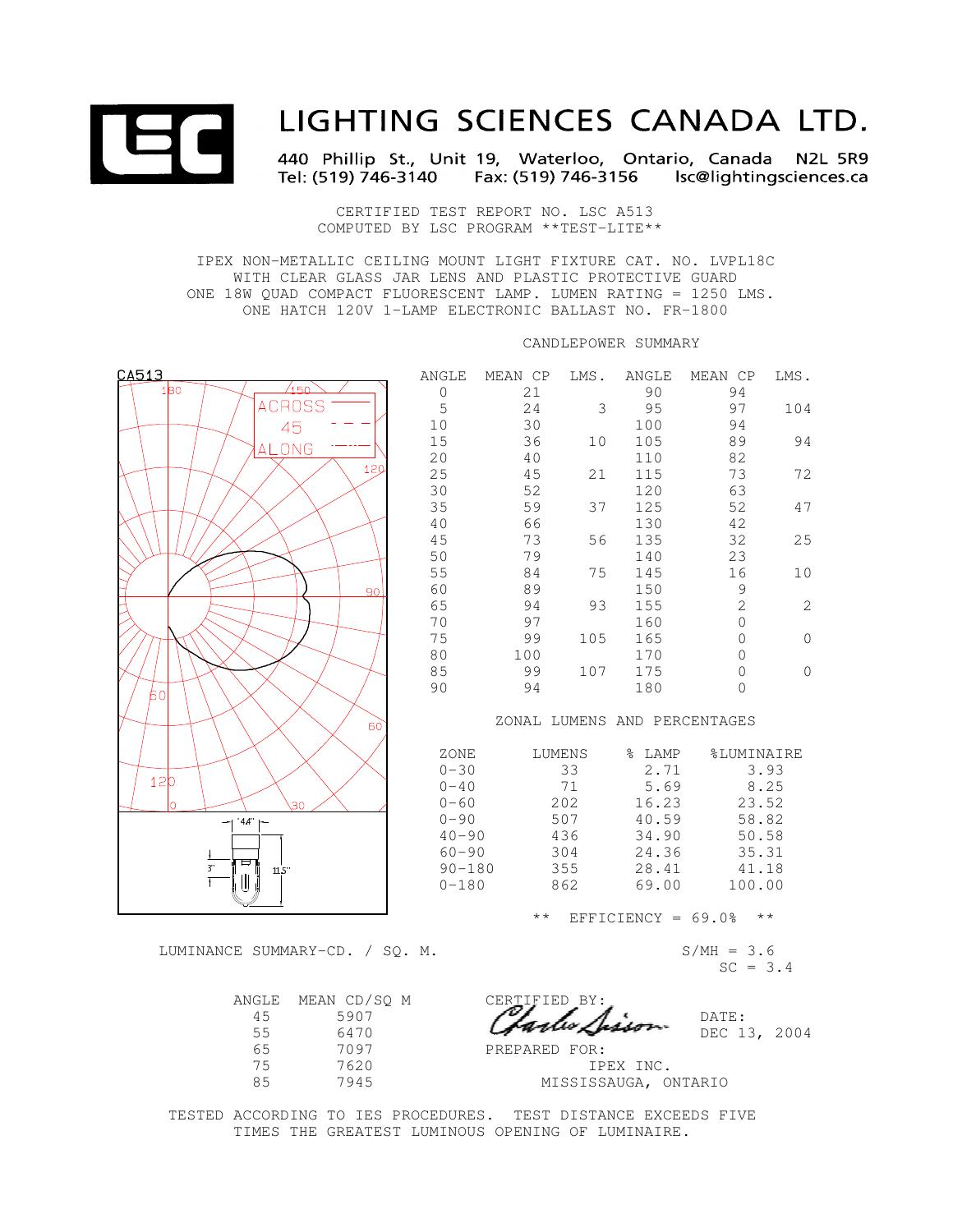## LIGHTING SCIENCES CANADA LTD. 440 PHILLIP ST., UNIT 19 WATERLOO, ONTARIO

## CERTIFIED TEST REPORT NO. LSC A513 COMPUTED BY LSC PROGRAM \*\*TEST-LITE\*\*

 IPEX NON-METALLIC CEILING MOUNT LIGHT FIXTURE CAT. NO. LVPL18C WITH CLEAR GLASS JAR LENS AND PLASTIC PROTECTIVE GUARD ONE 18W QUAD COMPACT FLUORESCENT LAMP. LUMEN RATING = 1250 LMS. ONE HATCH 120V 1-LAMP ELECTRONIC BALLAST NO. FR-1800

# CANDLEPOWER DATA

| ANGLE       | CANDLEPOWER    | LUMENS      |
|-------------|----------------|-------------|
|             |                |             |
| $\mathbb O$ | 21             |             |
| 5           | 24             | $\mathsf 3$ |
| 10          | 30             |             |
| 15          | 36             | 10          |
| 20          | 40             |             |
| 25          | 45             | 21          |
| 30          | 52             |             |
| 35          | 59             | 37          |
| 40          | 66             |             |
| 45          | 73             | 56          |
| 50          | 79             |             |
| 55          | 84             | 75          |
| 60          | 89             |             |
| 65          | 94             | 93          |
| 70          | 97             |             |
| 75          | 99             | 105         |
| 80          | 100            |             |
| 85          | 99             | 107         |
| 90          | 94             |             |
| 95          | 97             | 104         |
| 100         | 94             |             |
| 105         | 89             | 94          |
| 110         | 82             |             |
| 115         | 73             | 72          |
| 120         | 63             |             |
| 125         | 52             | 47          |
| 130         | 42             |             |
| 135         | 32             | 25          |
| 140         | 23             |             |
| 145         | 16             | $10$        |
| 150         | $\mathfrak g$  |             |
| 155         | $\overline{c}$ | $\sqrt{2}$  |
| 160         | $\overline{0}$ |             |
| 165         | $\mathbf 0$    | $\mathbf 0$ |
| 170         | $\mathbf 0$    |             |
| 175         | $\circ$        | $\mathbf 0$ |
| 180         | $\mathbf 0$    |             |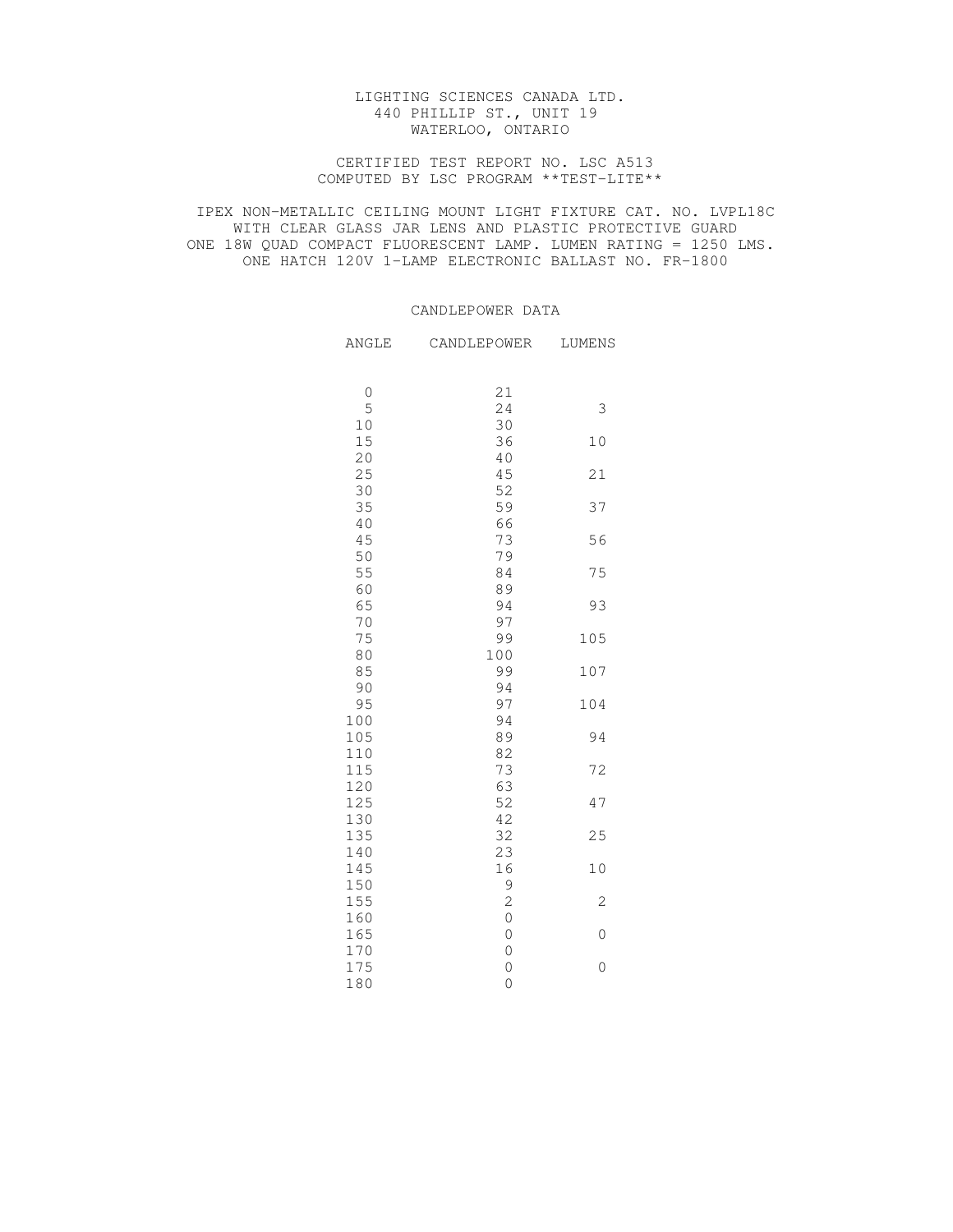## LIGHTING SCIENCES CANADA LTD. 440 PHILLIP ST., UNIT 19 WATERLOO, ONTARIO

## CERTIFIED TEST REPORT NO. LSC A513 COMPUTED BY LSC PROGRAM \*\*TEST-LITE\*\*

 IPEX NON-METALLIC CEILING MOUNT LIGHT FIXTURE CAT. NO. LVPL18C WITH CLEAR GLASS JAR LENS AND PLASTIC PROTECTIVE GUARD ONE 18W QUAD COMPACT FLUORESCENT LAMP. LUMEN RATING = 1250 LMS. ONE HATCH 120V 1-LAMP ELECTRONIC BALLAST NO. FR-1800

## AVERAGE LUMINANCE DATA

| ANGLE   |      | LUMINANCE        |       |  |  |
|---------|------|------------------|-------|--|--|
| $\circ$ | 3430 | $\sqrt{2}$       | 1001) |  |  |
| 30      | 4845 | $\overline{a}$   | 1414) |  |  |
| $40$    | 5586 | $\left($         | 1630) |  |  |
| 45      | 5907 | $\overline{(\ }$ | 1724) |  |  |
| 50      | 6193 | $\overline{(\ }$ | 1807) |  |  |
| 55      | 6470 | $\overline{ }$   | 1888) |  |  |
| 60      | 6804 | $\left($         | 1986) |  |  |
| 65      | 7097 | $\overline{(\ }$ | 2071) |  |  |
| 70      | 7346 | $\overline{(\ }$ | 2144) |  |  |
| 75      | 7620 | $\overline{(\ }$ | 2224) |  |  |
| $8\,0$  | 7802 | $\left($         | 2277) |  |  |
| 85      | 7945 | $\overline{ }$   | 2319) |  |  |

# DETERMINED IN ACCORDANCE WITH CURRENT IES PUBLISHED PROCEDURES